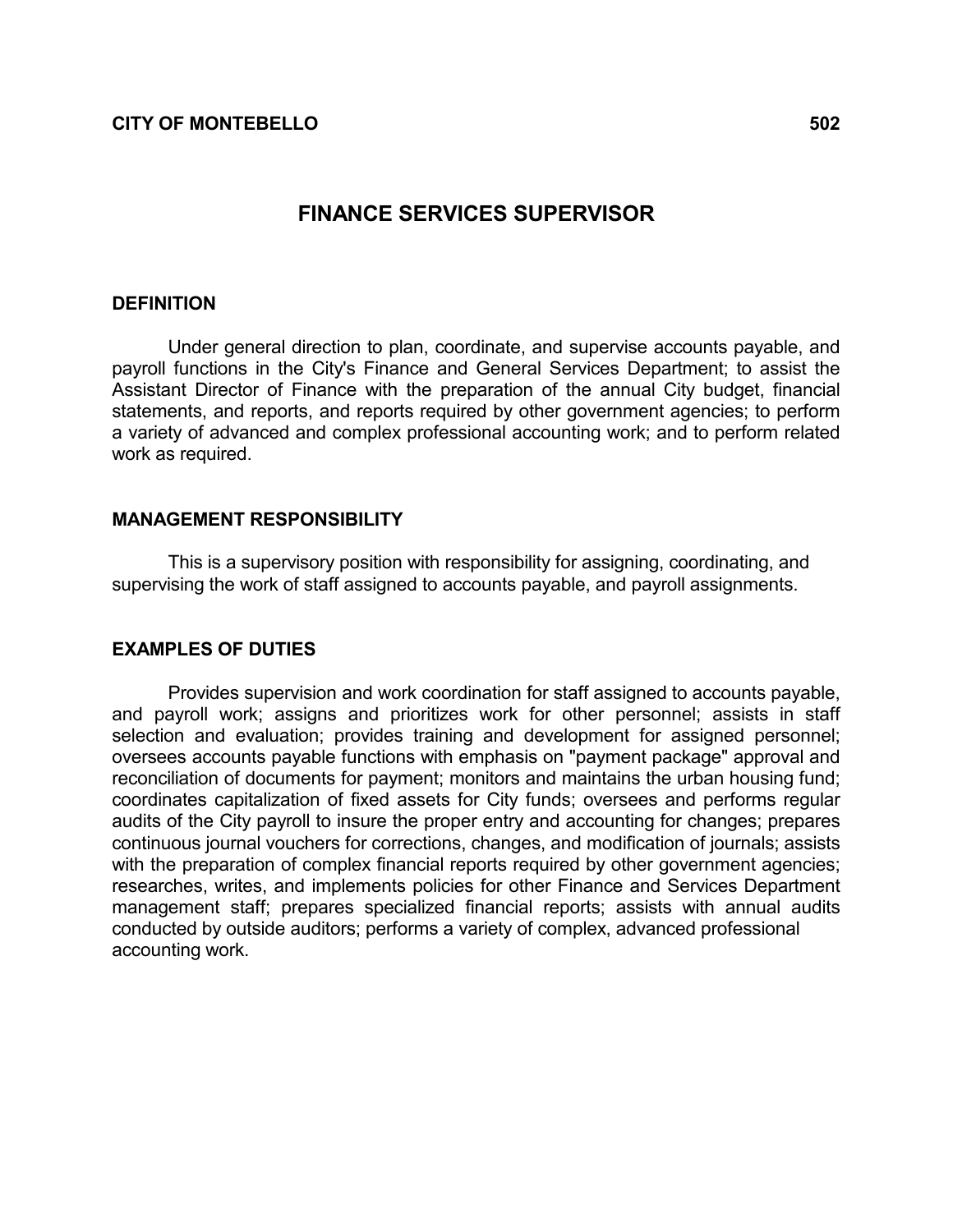# FINANCE SERVICES SUPERVISOR

## SPECIAL REQUIREMENTS

 Possession of an appropriate California driver's license. EMPLOYMENT STANDARDS

Knowledge of:

- Modern principles, practices, and techniques of financial administration, accounting, auditing, and financial recordkeeping.
- Principles of supervision and training.
- Applicable City, County, State, and Federal laws, codes, and regulations affecting City finance and general service functions.
- Financial statement preparation and financial reporting.
- Financial analysis and research.
- Principles of local government, organization, and financing.
- Budget development, preparation, and administration.
- Research methods and procedures.

and

Ability to:

- Plan, coordinate, and supervise accounts payable, and payroll functions.
- Provide supervision, training, and work evaluation for staff.
- Assist with formulating, implementing, and evaluating finance, accounting, and auditing systems and procedures.
- Assist in the preparation of complex financial statements and reports.
- Prepare a variety of reports and presentations.
- Research, collect, and analyze information related to finance and budgets.
- Interpret, explain, apply, and enforce a variety of laws, rules, and regulations.
- Effectively represent the accounting and payroll functions of the Department with concerned individuals, organizations, and other government agencies.
- Establish and maintain cooperative working relationships.
- Communicate effectively orally and in writing.